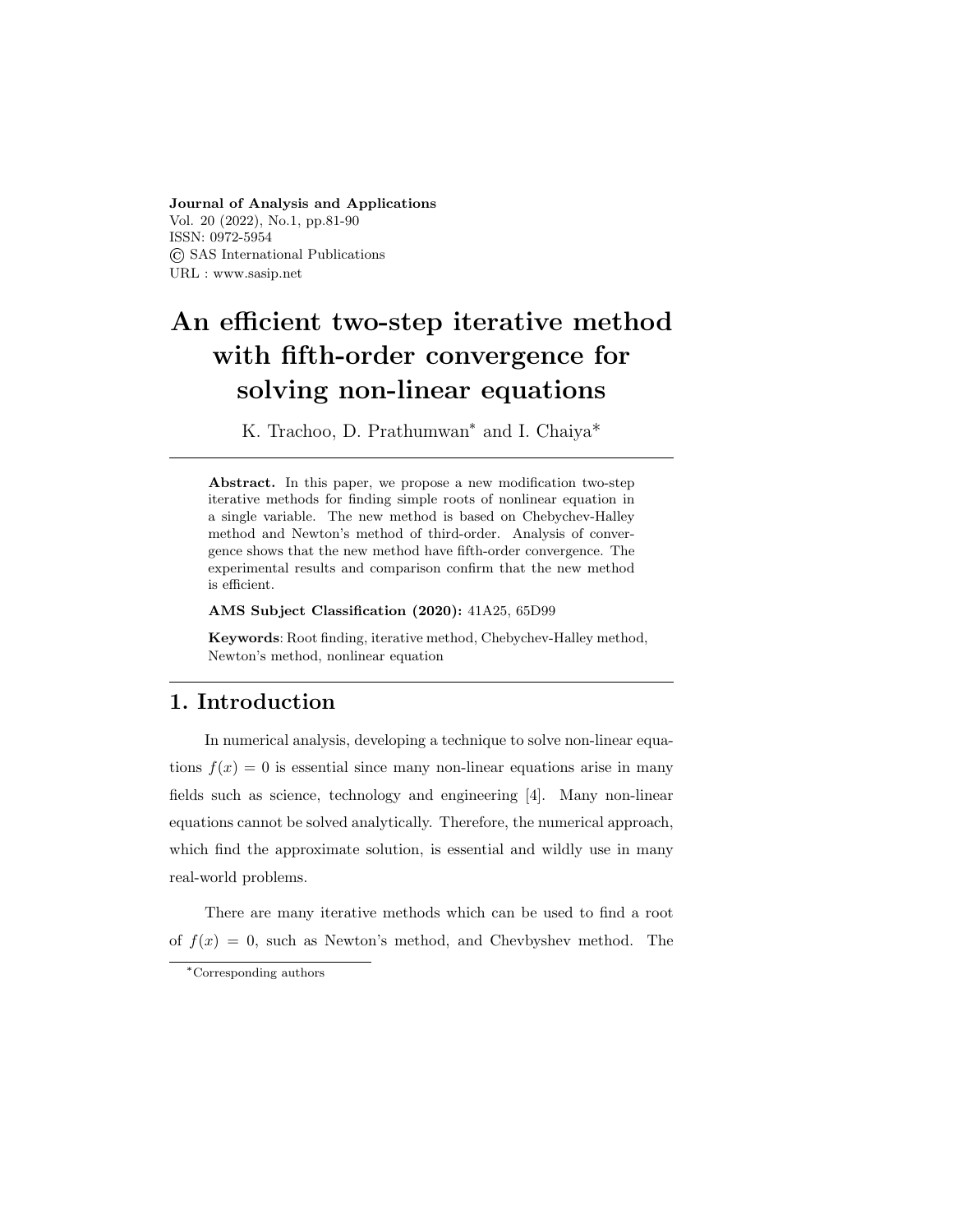Newton's method is given by

$$
x_{n+1} = x_n - \frac{f(x_n)}{f'(x_n)}, \quad f'(x) \neq 0, \quad n = 0, 1, 2, \dots
$$
 (1)

This method converges quadratically. Kou et al. [3] proposed the modification of Newton method with cubically convergence which is of the form

$$
x_{n+1} = x_n - \frac{f(x_n)}{2} \left( \frac{1}{f'(x_n)} + \frac{1}{f'(x_n - f(x_n)/f'(x_n))} \right). \tag{2}
$$

Basto et al. [1] presented a new method which also converges cubically,

$$
x_{n+1} = x_n - \frac{f(x_n)}{f'(x_n)} - \left(\frac{f^2(x_n)f''(x_n)}{2(f'(x_n))^3}\right).
$$
 (3)

A number of cubically convergent iterative methods have been presented. One of them is a family of third-order method, namely Chebyshev-Halley method [2] which is given by

$$
x_{n+1} = x_n - \left(1 + \frac{1}{2} \frac{L_f(x_n)}{1 - \alpha L_f(x_n)} \frac{f(x_n)}{f'(x_n)}\right),\tag{4}
$$

where

$$
L_f(x_n) = \frac{f''(x_n)f(x_n)}{[f'(x_n)]^2}.
$$

Weerakoon and Fernando [5] proposed a variant modification of Newton's method with third-order convergence which can be written as

$$
x_{n+1} = x_n - \frac{2f(x_n)}{f'(x_n) + f'(x_n - f(x_n)/f'(x_n))}.
$$
 (5)

In this work, we improve the Chebyshev-Halley method (4) by using the concept of modification of Newton method with third-order (5). Then, we obtain the two-step iteration method.

The proposed method had fifth-order of convergence. It is suggested that the obtained method is better than the previous methods.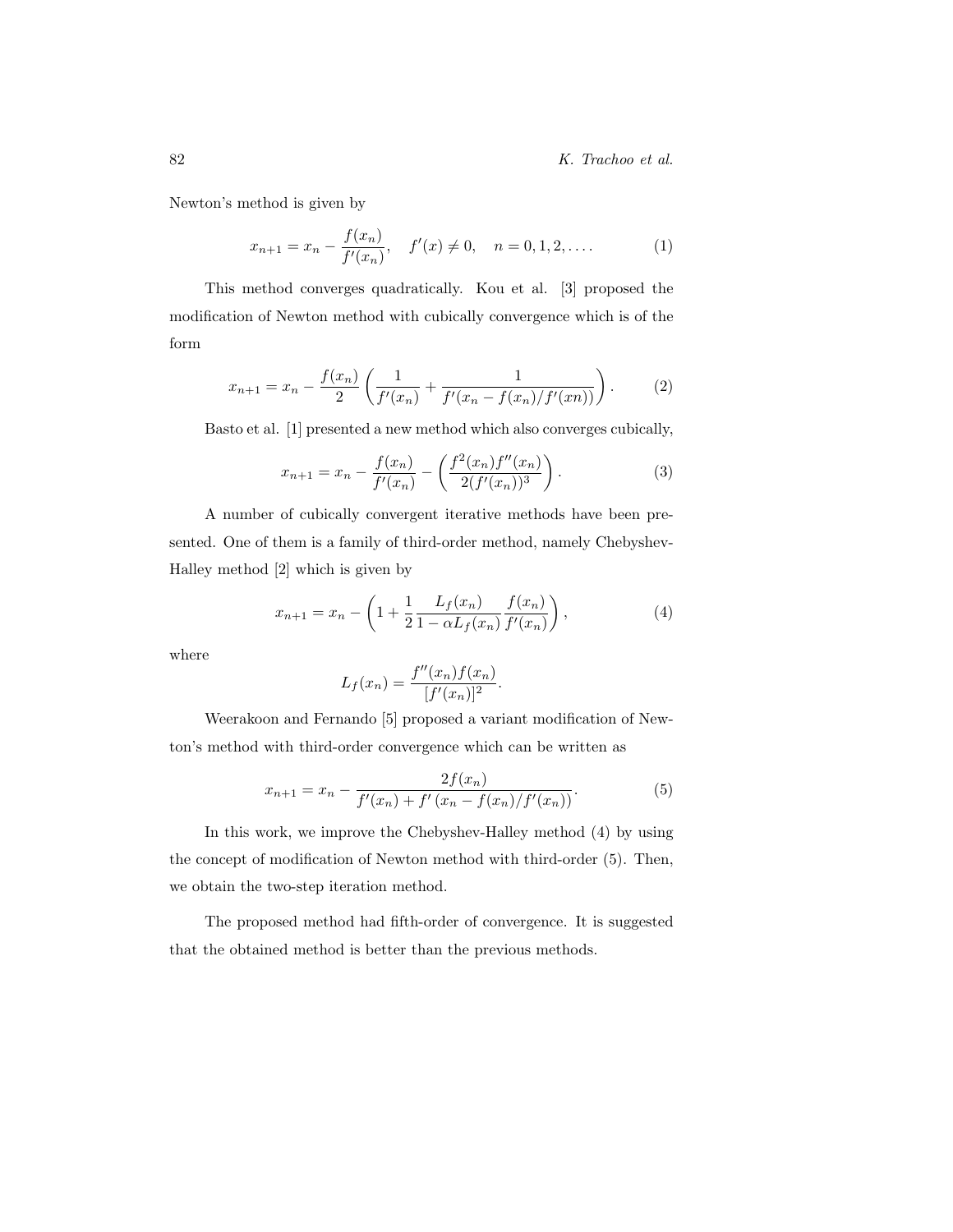### 2. The Method

We derive the modification method based on the concept of a variant Newton's method of third-order (5) and the Chebyshev-Halley method (4).

Assume that  $x^*$  is a simple root of  $f(x) = 0$  that is  $f(x^*) = 0$  where  $f$  is a real value function.

Let  $y_n$  be defined by (4) as

$$
y_n = x_n - \left(1 + \frac{1}{2} \left( \frac{L_f(x_n)}{1 - \alpha L_f(x_n)} \right) \frac{f(x_n)}{f'(x_n)} \right).
$$
 (6)

Then the Taylor's expansion of  $f'(y_n)$  around  $x_n$  can be written as

$$
f'(y_n) = f'(x_n) + f''(x_n)(y_n - x_n) + \frac{1}{2!}f'''(x_n)(y_n - x_n)^2 + \cdots,
$$
 (7)

or we can write (7) as

$$
f'(y_n) \approx f'(x_n) + f''(x_n)(y_n - x_n).
$$
 (8)

Substitute (8) into equation (5), we obtain a new iteration method

$$
x_{n+1}
$$

$$
= y_n - \frac{2f(y_n)}{f'\left(y_n - \frac{f(y_n)}{f'(x_n) + f''(x_n)(y_n - x_n)}\right) + f'(x_n) + f''(x_n)(y_n - x_n)}
$$
\n(9)

where  $y_n$  is defined by (6) and

$$
L_f(x_n) = \frac{f''(x_n)f(x_n)}{[f'(x_n)]^2}.
$$

So (6) and (9) are combined. The modified Newton-Chebyshev-Halley (mNCH) method is the name of the modification method.

## 3. Analysis of convergence

In this section, we consider the analysis of convergence of the proposed algorithm.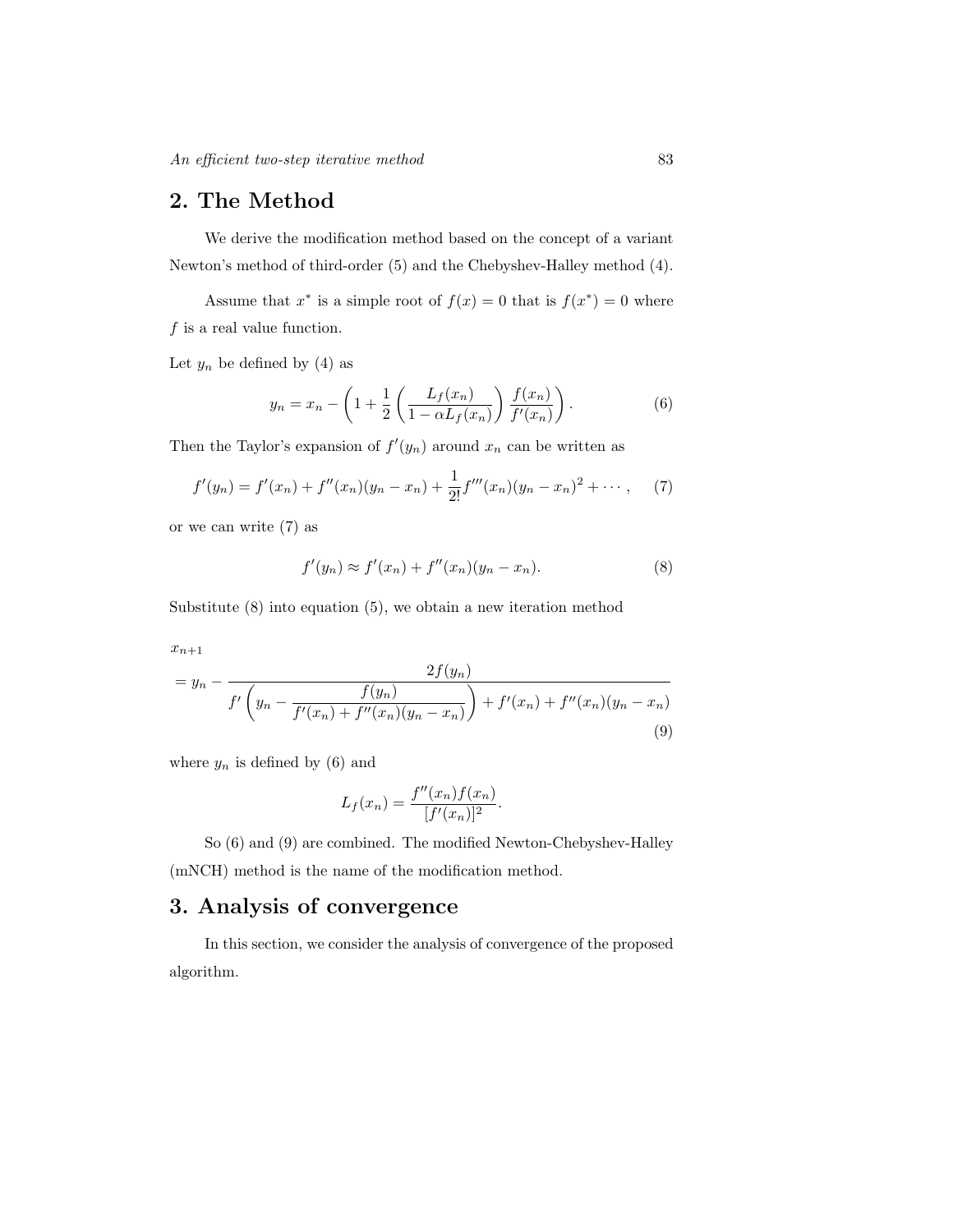**Definition3.1** [5]. Let  $e_n = x_n - x^*$  be the error in the  $n^{\text{th}}$  iteration, the relation

$$
e_{n+1} = ce_n^p + O(e_n^{p+1})
$$

is called the error equation. The value of  $p$  thus obtained is called the order of convergence.

**Theorem 3.2** Assume that the function  $f : D \subset \mathbb{R} \to \mathbb{R}$  for an open interval D has a simple root  $x^* \in D$  and  $\alpha \in [0,1]$ . If  $f(x)$  is sufficiently smooth in the neighborhood of the root  $x^*$ , then the order of convergence of the modified Newton-Chebyshev-Halley methods is five.

**Proof.** Let  $x^*$  be a simple root of

$$
f(x) = 0,
$$
  
\n
$$
e_n = x_n - x^*,
$$
  
\n
$$
d_n = y_n - x^*,
$$
 and  
\n
$$
f'(x^*) \neq 0.
$$

Using Taylor's expansion of  $f(x_n)$  about  $x^*$ , we have

$$
f(x_n) = f(x^*) + f'(x^*)(x_n - x^*) + \frac{1}{2!}f''(x^*)(x_n - x^*)^2 + \dots
$$
  
=  $f(x^*) + f'(x^*)[e_n + e_n^2c_2 + e_n^3c_3 + \dots]$  (10)

where  $c_k = \frac{1}{k}$  $k!$  $f^{(k)}(x^*)$  $\frac{d^{(k)}(x)}{f'(x^*)}$ , for  $k = 2, 3, \ldots$ 

Since  $x^*$  is a simple root of  $f(x) = 0$  then  $f(x^*) = 0$ . So (10) becomes

$$
f(x_n) = f'(x^*)[e_n + e_n^2 c_2 + e_n^3 c_3 + \dots]
$$
 (11)

Then, the Taylor's expansion of  $f'(x_n)$  and  $f''(x_n)$  about  $x^*$  can be written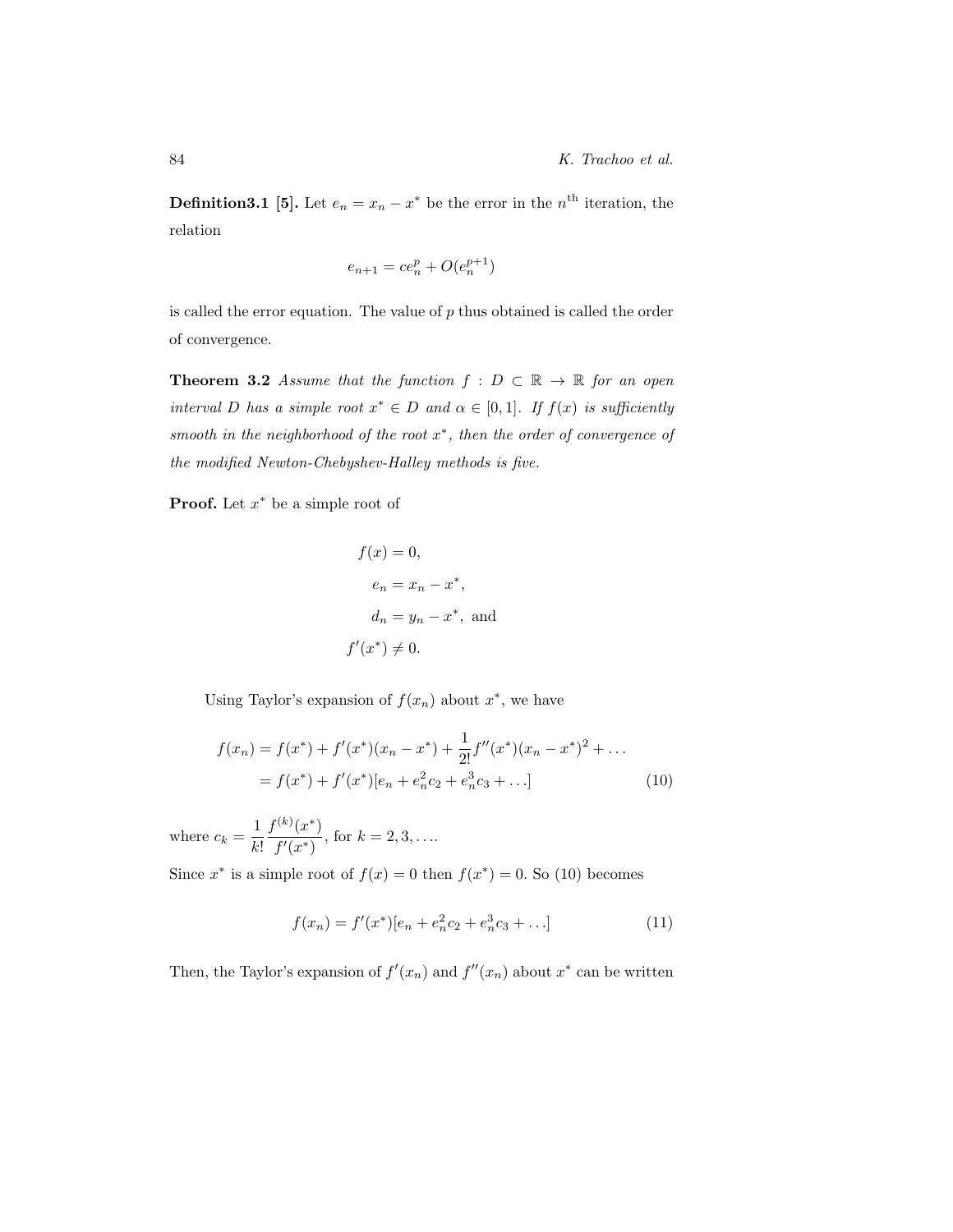An efficient two-step iterative method 85

as

$$
f'(x_n) = f'(x^*) + f''(x^*)(x_n - x^*) + \frac{1}{2!}f'''(x^*)(x_n - x^*)^2 + \dots
$$
  
=  $f'(x^*)[1 + 2e_n c_2 + 3e_n^2 c_3 + \dots]$  (12)

$$
f''(x_n) = f'(x^*)[2c_2 + 6e_n c_3 + \dots]
$$
\n(13)

Dividing  $(11)$  by  $(12)$ , we obtain

$$
\frac{f(x_n)}{f'(x_n)} = \frac{f'(x^*)[e_n + e_n^2 c_2 + e_n^3 c_3 + \dots]}{f'(x^*)[1 + 2e_n c_2 + 3e_n^2 c_3 + \dots]}
$$
  
=  $e_n - c_2 e_n^2 + 2c_2^2 e_n^3 - (9c_2 c_3 - 4c_2^3) e_n^4 + \dots$  (14)

By dividing  $(13)$  by  $(12)$ , we get

$$
\frac{f''(x_n)}{f'(x_n)} = 2c_2 - 2(2c_2^2 - 3c_3)e_n - (9c_3^2 - 4c_2^3)e_n^2 - 6(3c_3^2 + 4c_2^2c_3)e_n^3 + \dots
$$
\n(15)

After that, we substitute (14) and (15) into

$$
L_{f(x_n)} = \frac{f''(x_n)f(x_n)}{(f'(x_n))^2}.
$$

We obtain

$$
L_{f(x_n)} = \frac{f''(x_n)f(x_n)}{(f'(x_n))^2} = 2c_2e_n + 6(c_3 - c_2^2)e_n^2
$$
  
+ 8(2c\_2^3 - 2c\_2c\_3)e\_n^3 + ... (16)

From (6), (14), (16),  $d_n = y_n - x^*$ , and  $x^* = x_n - e_n$ , we get

$$
d_n = x_n - \left(1 + \frac{1}{2} \frac{L_{f(x_n)}}{(1 - \alpha L_{f(x_n)})}\right) \frac{f(x_n)}{f'(x_n)} - (x_n - e_n)
$$
  
=  $(4c_2^2 - 3c_3 - 2\alpha c_2^2)e_n^3 + 2(7\alpha c_2^3 - 6\alpha c_2 c_3 - 12\alpha^2 c_2^4)e_n^4 + \dots$  (17)

Since  $d_n = y_n - x^*$ , we have that  $z_n - x_n = d_n - e_n$ .

The Taylor's expansion of  $f(y_n)$  about  $x^*$  can be expressed as

$$
f(y_n) = f(x^*) + f'(x^*)(y_n - x^*) + \frac{1}{2!}f''(x^*)(y_n - x^*)^2 + \dots
$$
  
=  $f(x^*) + f'(x^*)[d_n + d_n^2c_2 + \dots],$  (18)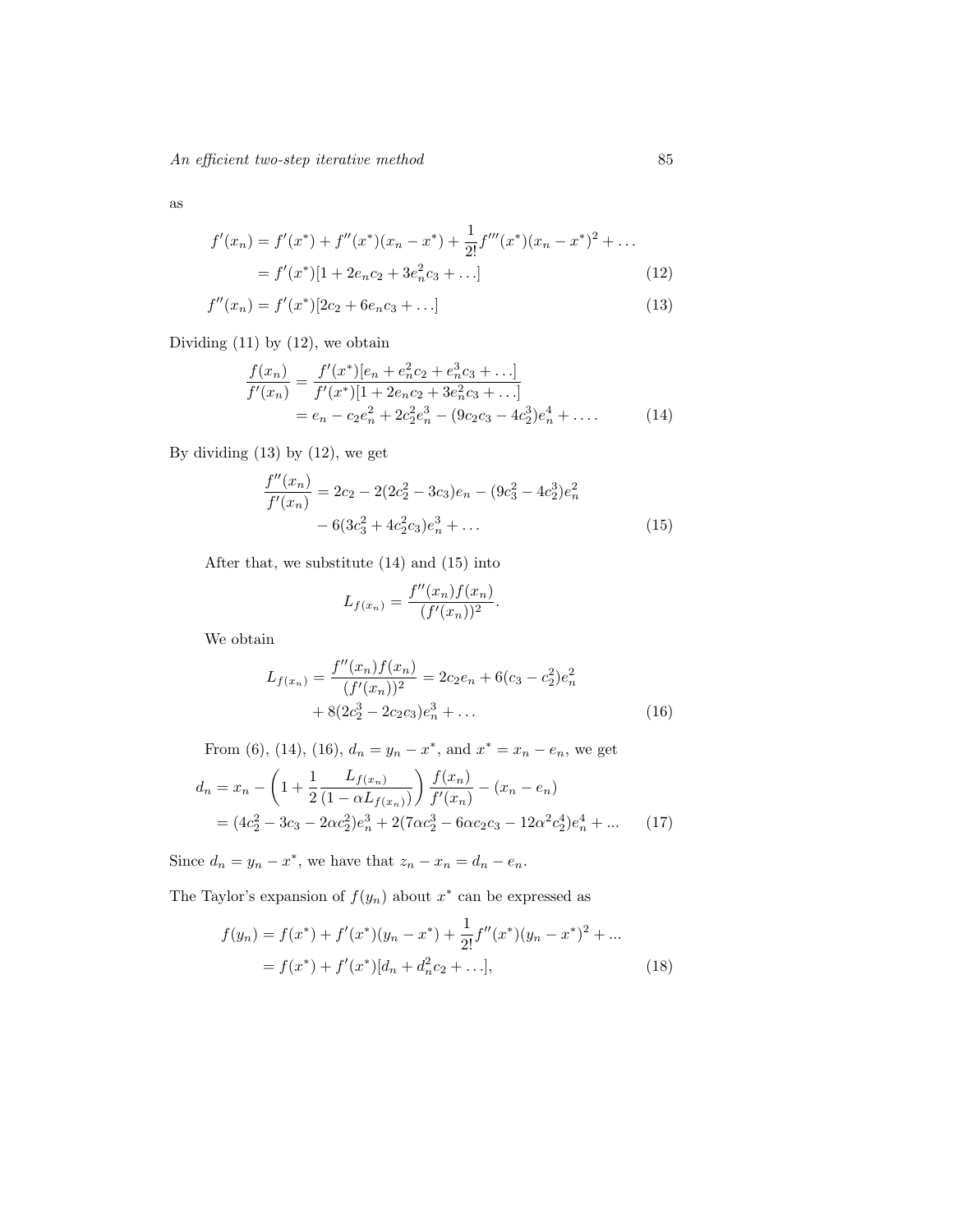86 K. Trachoo et al.

where  $c_k = \frac{1}{k}$ k!  $f^{(k)}(x^*)$  $\frac{d^{(k)}(x)}{f'(x^*)}$ , for  $k = 2, 3, \ldots$ Since  $f(x^*) = 0$ , (18) becomes

$$
f(y_n) = f'(x^*)[d_n + d_n^2 c_2 + \ldots].
$$
 (19)

Using the Taylor's expansion of  $f'(y_n)$  about  $x^*$ , we have

$$
f'(y_n) = f'(x^*)[1 + 2d_n c_2 + \dots].
$$
 (20)

By (13), (17) and  $z_n - x_n = d_n - e_n$ , we can write  $f''(x_n)(y_n - x_n)$  as

$$
f''(x_n)(y_n - x_n) = f'(x^*)(-2c_2e_n - 6c_3e_n^2 + 2(4c_2^3 - 3c_2c_3 - 2\alpha c_2^3)e_n^3 + \dots).
$$
 (21)

From  $(12)$  and  $(21)$ , we obtain

$$
f'(x_n) + f''(x_n)(y_n - x_n) = f'(x^*)[1 - 3c_3e_n^2 + 2(4c_2^3 - 3c_2c_3 - 2\alpha c_2^3)e_n^3 + \dots].
$$
\n(22)

From  $(17)$ ,  $(18)$  and  $(22)$ , we have

$$
y_n - \frac{f(y_n)}{f'(x_n) + f''(x_n)(y_n - x_n)}
$$
  
=  $y_n - \frac{f'(x^*)[d_n + c_2 d_n^2 + \dots]}{f'(x^*)[1 - 3c_3 e_n^2 - 4\alpha c_2^3 e_n^3 + \dots]}$   
=  $x^* - 3(4c_2^2 c_3 - 3c_3^2 - 2\alpha c_2^2 c_3)e_n^5 + \dots$  (23)

Using the Taylor's expansion of

$$
f'\Big(z_n - \frac{f(z_n)}{f'(x_n) + f''(x_n)(z_n - x_n)}\Big)
$$

around  $x^*$  and simplifying, we get

$$
f'\left(z_n - \frac{f(z_n)}{f'(x_n) + f''(x_n)(z_n - x_n)}\right)
$$
  
=  $f'(x^*)\left(1 - 6(4c_2^3c_3 - 3c_2c_3^2 - 2c_2^3c_3\alpha)e_n^5 + \dots\right) + \dots$  (24)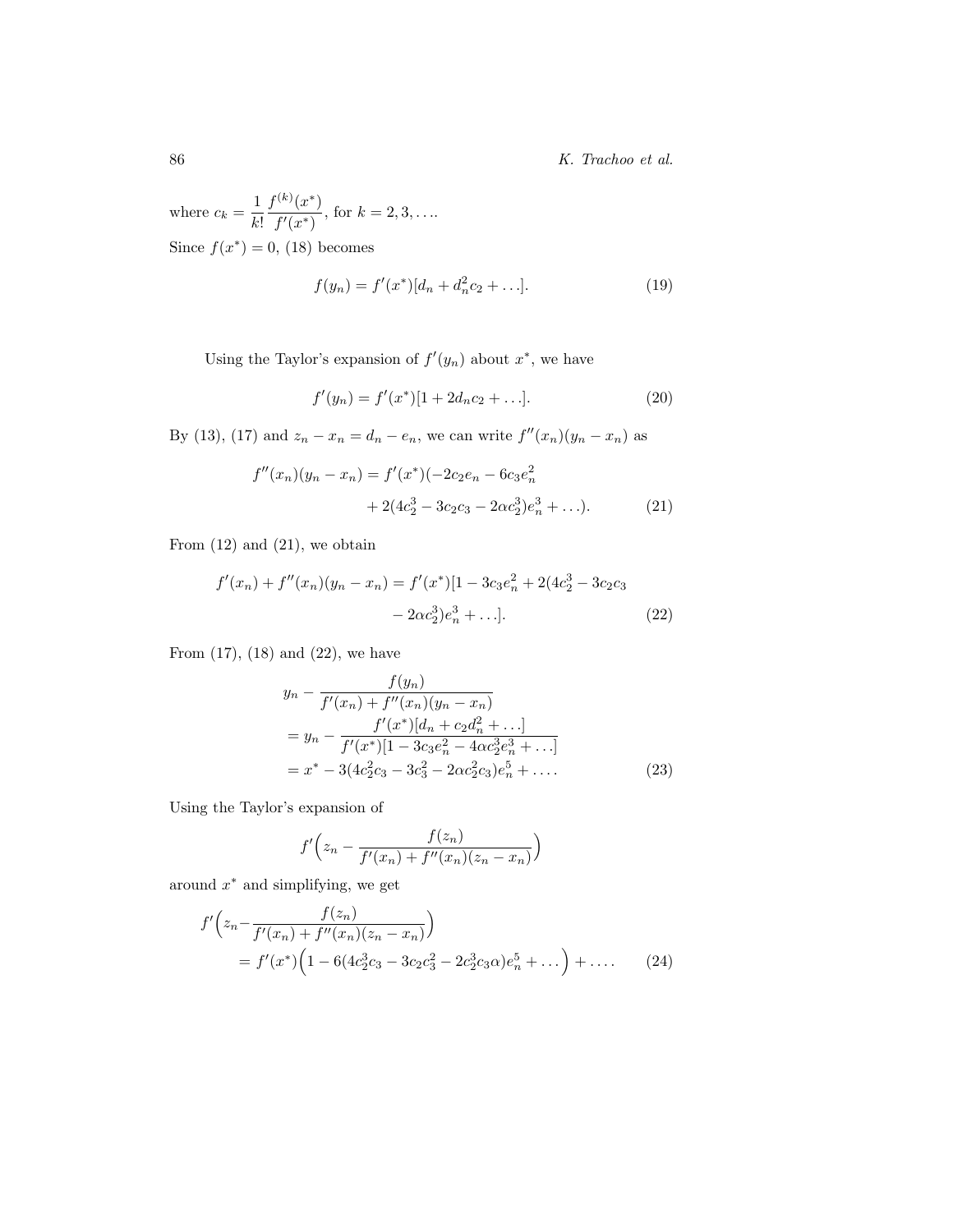Combining (22) and (24), we have

$$
f'\left(z_n - \frac{f(z_n)}{f'(x_n) + f''(x_n)(z_n - x_n)}\right) + f'(x_n) + f''(x_n)(z_n - x_n)
$$
  
=  $f'(x^*) \left[2 - 3c_3e_n^2 + 2(4c_2^3 - 3c_2c_3 - 2c_2^3\alpha)e_n^3 - 6(4c_2^3c_3 - 3c_2c_3^2 - 2c_2^3c_3\alpha)e_n^5 + \dots\right].$  (25)

From  $(17)$ ,  $(20)$  and  $(25)$ , we obtain

$$
e_{n+1} = -\left(6c_2^2c_3 - 3c_2^2c_3\alpha - \frac{9c_3^2}{2}\right)e_n^5 + O(e_n^6).
$$

So, we can conclude that the modified Newton-Chevbyshev-Halley's method (6) and (9) is the fifth convergent.  $\Box$ 

## 4. Numerical Results

In this section, the results of numerical calculation on various different functions, initial point to demonstrate the efficiency of proposed methods are presented. We compare these methods including:

the classical Newton's method (NM), Chevbyshev method (CM), Halley's method (HM), Chevbyshev-Halley's method (CHM) and modified Newton-Chevbyshev-Halley's method (mNCH).

All computation are carried out by using Matlab. Moreover, we use the stopping criteria  $|x_{n+1} - x_n| \leq \epsilon$  and  $|f(x)| \leq \epsilon$  where  $\epsilon = 10^{-14}$  for computer program. The various test functions which their approximate zero  $x^*$  and intital point  $x_0$  are as shown below.

Table 1 presents the various iterative methods and the number of iteration in order to find the approximate solution  $x^*$ . Also, NC in this table means that the method does not converge to the root  $x^*$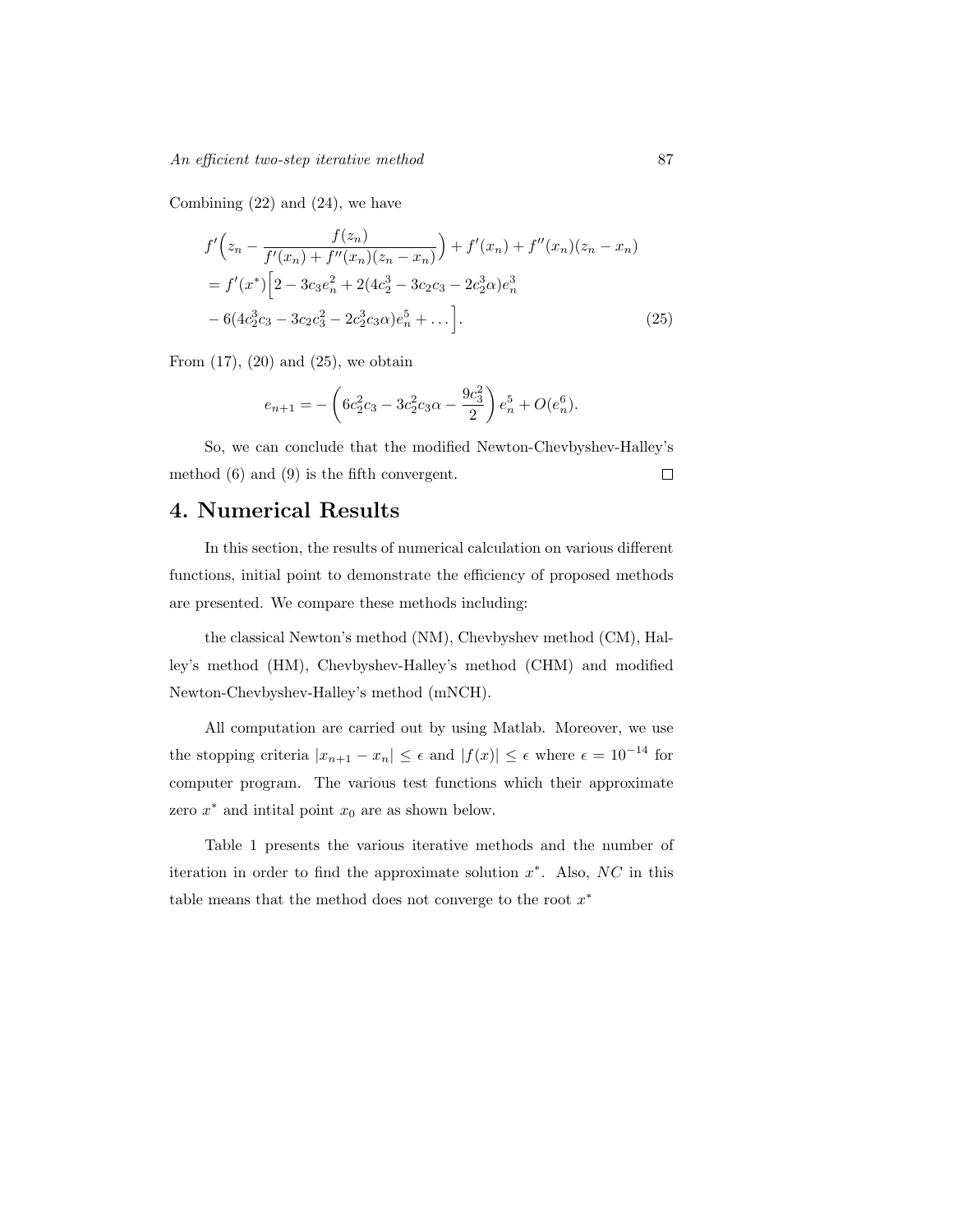88 K. Trachoo et al.

| $f_1(x) = x^3 + 4x^2 - 10,$            | $x^* = 1.3652300134140969,$ | $x_0 = -0.3, 1, 2$ |
|----------------------------------------|-----------------------------|--------------------|
| $f_2(x) = x^3 + 4x^2 - 15,$            | $x^* = 1.63198080,$         | $x_0 = -0.3, 1, 2$ |
| $f_3(x) = x^3 - 10,$                   | $x^* = 2.1544346900318837,$ | $x_0 = 1.7, 2.7$   |
| $f_4(x) = (x-1)^3 - 2,$                | $x^* = 2.2599210498948,$    | $x_0 = 1.85$       |
| $f_5(x) = x^5 + x - 1000,$             | $x^* = 6.30877712997,$      | $x_0=4$            |
| $f_6(x) = \sqrt{x} + \frac{1}{x} - 3,$ | $x^* = 9.6335955628,$       | $x_0 = 9$          |
| $f_7(x) = x^3 - 2x^2 + x - 1,$         | $x^* = 1.754910578,$        | $x_0 = 1, 1.02$    |
| $f_8(x) = x^2 - (2 - x)^3$ ,           | $x^* = 1,$                  | $x_0 = 1.1$        |
| $f_9(x) = x^5 + x^4 + 4x^2 - 15$ ,     | $x^* = 1.347428098968304,$  | $x_0 = 1.2$        |
| $f_{10}(x) = x^3 + 1,$                 | $x^* = -1,$                 | $x_0 = -1.5$       |
| $f_{11}(x) = 11x^{11} - 1,$            | $x^* = 0.804133097503664,$  | $x_0 = 1$          |
| $f_{12}(x) = x^{10} - 1,$              | $x^* = 1$ ,                 | $x_0 = 2$          |
| $f_{13}(x) = x^3 - 3x^2 + x - 2,$      | $x^* = 2.893289,$           | $x_0 = 2.5$        |
| $f_{14}(x) = (x-2)^3 - 1$ ,            | $x^* = 3,$                  | $x_0 = 3.5, 4.5$   |

# Table 1: Comparison between various methods and the number

of iterations

| Functions   | $x_0$          | Number of iterations |                        |    |                  |                     |  |
|-------------|----------------|----------------------|------------------------|----|------------------|---------------------|--|
|             |                | NΜ                   | $\overline{\text{CM}}$ | HМ | CHM $\alpha = 0$ | mNCH $\alpha = 0.5$ |  |
| $f_1(x)$    | $-0.3$         | $55\,$               | 31                     | 6  | 31               | 11                  |  |
|             | 1              | 28                   | 29                     | 9  | 29               | 12                  |  |
|             | $\overline{2}$ | 28                   | 28                     | 9  | 28               | 11                  |  |
| $f_2(x)$    | $-0.9$         | 28                   | 12                     | 6  | 27               | 11                  |  |
| $f_3(x)$    | 1.7            | $\overline{7}$       | 12                     | 9  | $\,6$            | 8                   |  |
|             | 2.7            | 7                    | 9                      | 9  | $\overline{5}$   | 8                   |  |
| $f_4(x)$    | 1.85           | 8                    | 7                      | 7  | 7                | 11                  |  |
| $f_5(x)$    | 4              | NC                   | $\overline{NC}$        | 5  | $\overline{NC}$  | 6                   |  |
| $f_6(x)$    | 9              | 256                  | 259                    | 64 | 6                | 3                   |  |
| $f_7(x)$    | $\mathbf{1}$   | 16                   | 4                      | NC | $\overline{3}$   | 11                  |  |
|             | 1.02           | 3                    | 55                     | NC | 55               | 11                  |  |
| $f_8(x)$    | 1.1            | 6                    | 5                      | 6  | 5                | 9                   |  |
| $f_9(x)$    | 1.2            | $\overline{7}$       | 10                     | 5  | $\overline{5}$   | 6                   |  |
| $f_{10}(x)$ | $-1.5$         | 8                    | 6                      | 6  | 6                | 8                   |  |
| $f_{11}(x)$ | $\mathbf{1}$   | 11                   | 23                     | 6  | $\overline{7}$   | 5                   |  |
| $f_{12}(x)$ | $\overline{2}$ | 14                   | 10                     | 5  | 10               | $\overline{4}$      |  |

Table Contd...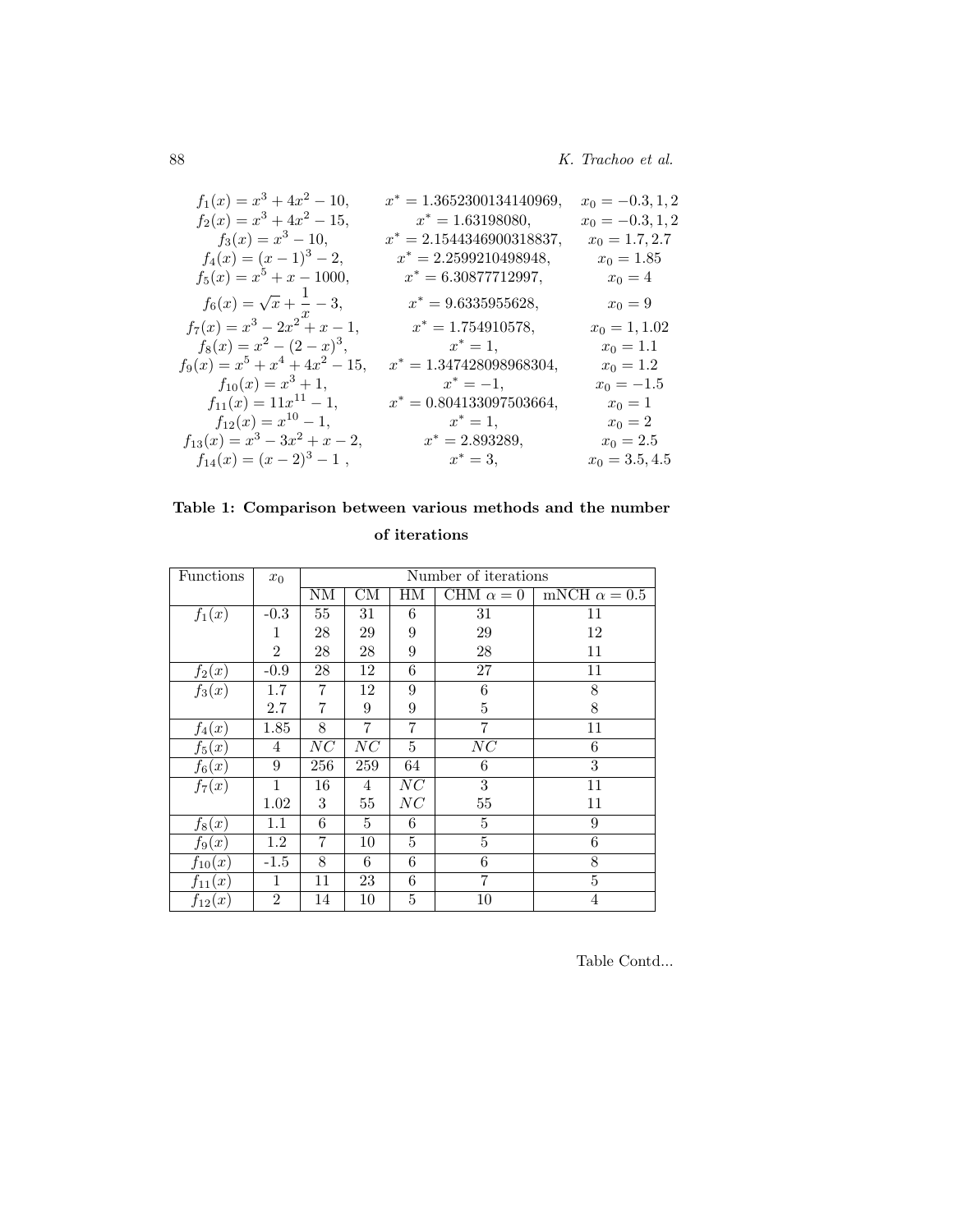| Functions   | $x_0$ | Number of iterations |    |  |    |  |  |
|-------------|-------|----------------------|----|--|----|--|--|
| $f_{13}(x)$ | 2.5   |                      |    |  |    |  |  |
| $f_{14}(x)$ | 3.5   | 16                   |    |  |    |  |  |
|             |       | 28                   | 19 |  | 19 |  |  |

## 5. Conclusion

We obtained a modified Newton-Chevbyshev-Halley's method for solving non-linear equations. We proved that the proposed method has the fifth-order of convergence by Theorem 3.2. This means that the modification method is more efficient than the well-known Newton's method. From the numerical results, we confirm that the proposed method has good practical utility.

Acknowledgements. The authors would like to thank the anonymous referee for his/her comments that helped us improve this article. In addition, the authors also thank Maturada Chiewkarn for her help.

#### References

- [1] M. Basto, V. Semiao dan F. L. Calheiros, A new iterative method to compute nonlinear equation, Applied Mathematics and Computation, 173 (2006), 468–483.
- [2] J.M. Gutierrez, M.A. Hernandez, A family of Chebyshev-Halley type methods in Banach spaces, Bulletin of the Australian Mathematical Society, 55 (1997) 113–130.
- [3] J. Kou, Y. Li, X. Wang, A modification of Newton method with third-order convergence, Applied Mathematics and Computation, 181 (2006), 1106–1111.